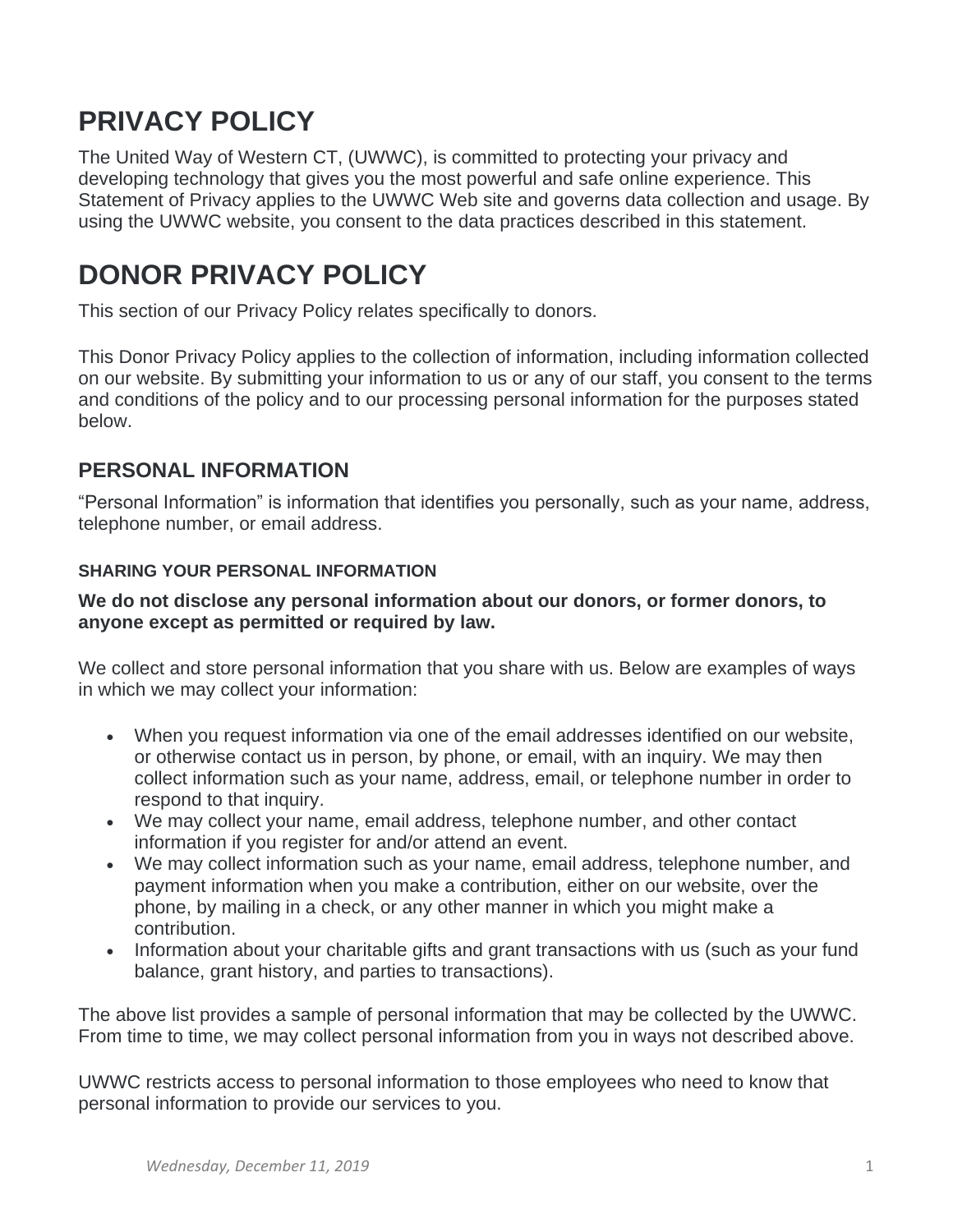## **COLLECTION OF YOUR PERSONAL INFORMATION**

When you make a pledge to UWWC, the UWWC collects personally identifiable information, such as your e-mail address, name, home or work address or telephone number. The UWWC also collects anonymous demographic information, which is not unique to you, such as your ZIP code, age, gender, preferences, interests and favorites.

There is also information about your computer hardware and software that is automatically collected by the UWWC. This information can include: your IP address, browser type, domain names, access times and referring Web site addresses. This information is used by the UWWC for the operation of the service, to maintain quality of the service, and to provide general statistics regarding use of the UWWC Web site.

The UWWC is not responsible for personal information posted on social media platforms by users.

The UWWC encourages you to review the privacy statements of Web sites you choose to link to from the UWWC so that you can understand how those Web sites collect, use and share your information. The UWWC is not responsible for the privacy statements or other content on Web sites outside of the UWWC and the UWWC family of Web sites.

## **USE OF YOUR PERSONAL INFORMATION**

The UWWC collects and uses your personal information to operate the UWWC Web site and deliver the services you have requested. The UWWC also uses your personally identifiable information to inform you of other products or services available from the UWWC and its affiliates. You may opt-out of these notifications by contacting our offices at 203-792-5330, or via email at [privacy@uwwesternct.org,](mailto:privacy@uwwesternct.org) or via the subscription management links located in the footers of our email communications. The UWWC may also contact you via surveys to conduct research about your opinion of current services or of potential new services that may be offered.

#### **SHARING YOUR PERSONAL INFORMATION**

**We do not disclose any personal information about our donors, or former donors, to anyone except as permitted or required by law.**

The UWWC does not sell, rent or lease its customer lists to third parties. The exception being cases where a donor allows UWWC to share contact information with a non-profit agency that they have designated a donation to.

The UWWC may, from time to time, contact you on behalf of external business partners about a particular offering that may be of interest to you. In those cases, your unique personally identifiable information (e-mail, name, address, telephone number) is not transferred to the third party. In addition, the UWWC may share data with trusted partners to help us perform statistical analysis, send you email or postal mail, provide customer support, or arrange for deliveries. All such third parties are prohibited from using your personal information except to provide these services to the UWWC, and they are required to maintain the confidentiality of your information.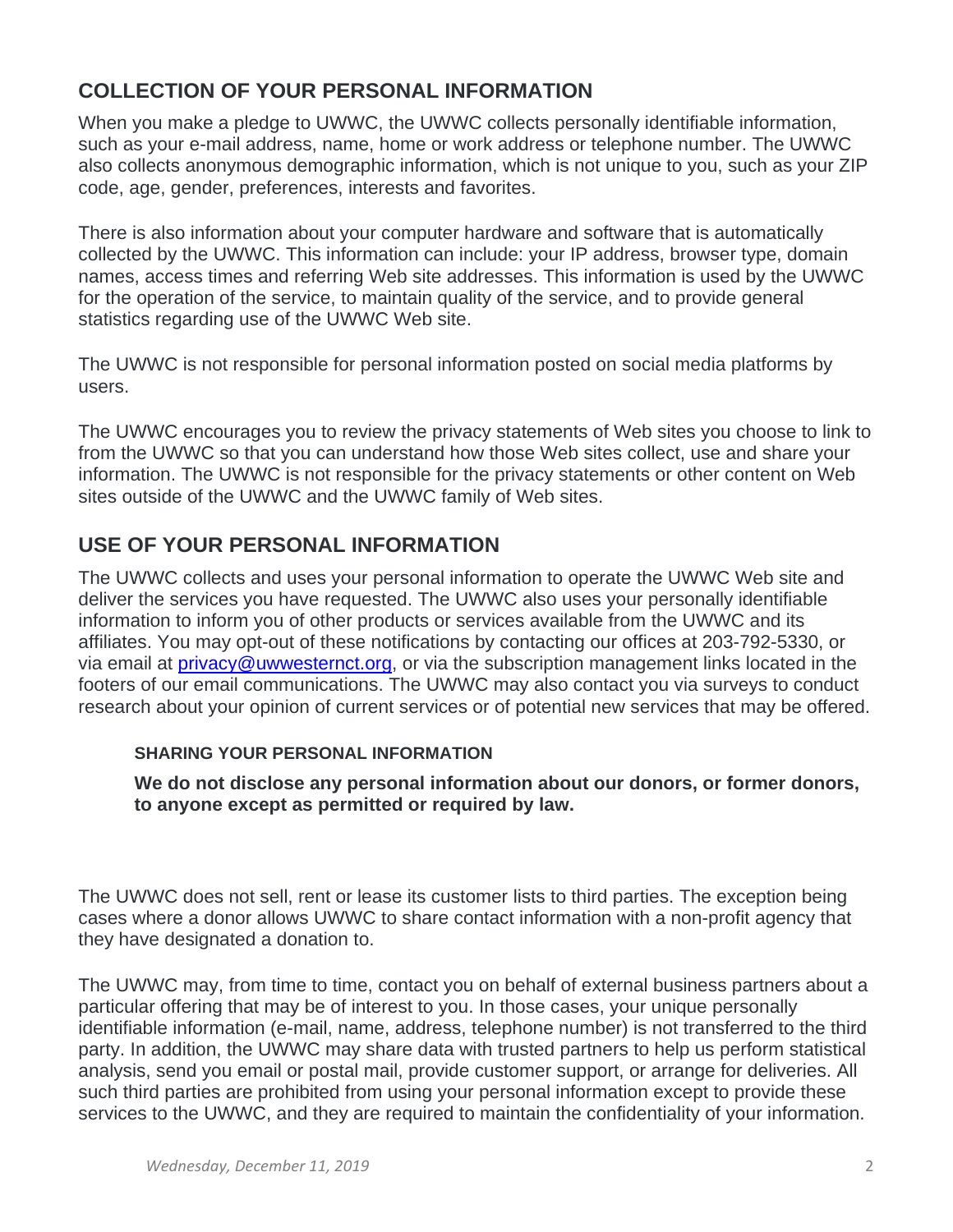The UWWC does not collect sensitive personal information, such as race, religion, or political affiliations, without your explicit consent.

The UWWC keeps track of the Web sites and pages our customers visit within the UWWC, in order to determine what the UWWC services are the most popular. This data is used to deliver customized content and advertising within the UWWC to customers whose behavior indicates that they are interested in a particular subject area.

The UWWC Web sites will disclose your personal information, without notice, only if required to do so by law or in the good faith belief that such action is necessary to: (a) conform to the edicts of the law or comply with legal process served on the UWWC or the site; (b) protect and defend the rights or property of the UWWC; and, (c) act under exigent circumstances to protect the personal safety of users of the UWWC, or the public.

# **USE OF COOKIES**

The UWWC Web site use "cookies" to help you personalize your online experience. A cookie is a text file that is placed on your hard disk by a Web page server. Cookies cannot be used to run programs or deliver viruses to your computer. Cookies are uniquely assigned to you, and can only be read by a web server in the domain that issued the cookie to you.

One of the primary purposes of cookies is to provide a convenience feature to save you time. The purpose of a cookie is to tell the Web server that you have returned to a specific page. For example, if you personalize the UWWC pages, or register with the UWWC site or services, a cookie helps the UWWC to recall your specific information on subsequent visits. This simplifies the process of recording your personal information, such as billing addresses, shipping addresses, and so on. When you return to the same the UWWC Web site, the information you previously provided can be retrieved, so you can easily use the UWWC features that you customized.

You have the ability to accept or decline cookies. Most Web browsers automatically accept cookies, but you can usually modify your browser setting to decline cookies if you prefer. If you choose to decline cookies, you may not be able to fully experience the interactive features of the UWWC services or Web sites you visit.

# **SECURITY OF YOUR PERSONAL INFORMATION**

The UWWC secures your personal information from unauthorized access, use or disclosure. The UWWC secures the personally identifiable information you provide on computer servers in a controlled, secure environment, protected from unauthorized access, use or disclosure. When personal information is transmitted to other Web sites, it is protected through the use of encryption, such as the Secure Socket Layer (SSL) protocol. The UWWC does not store credit card information.

# **CHANGES TO THIS STATEMENT**

The UWWC will occasionally update this Statement of Privacy to reflect company and customer feedback. The UWWC encourages you to periodically review this Statement to be informed of how the UWWC is protecting your information.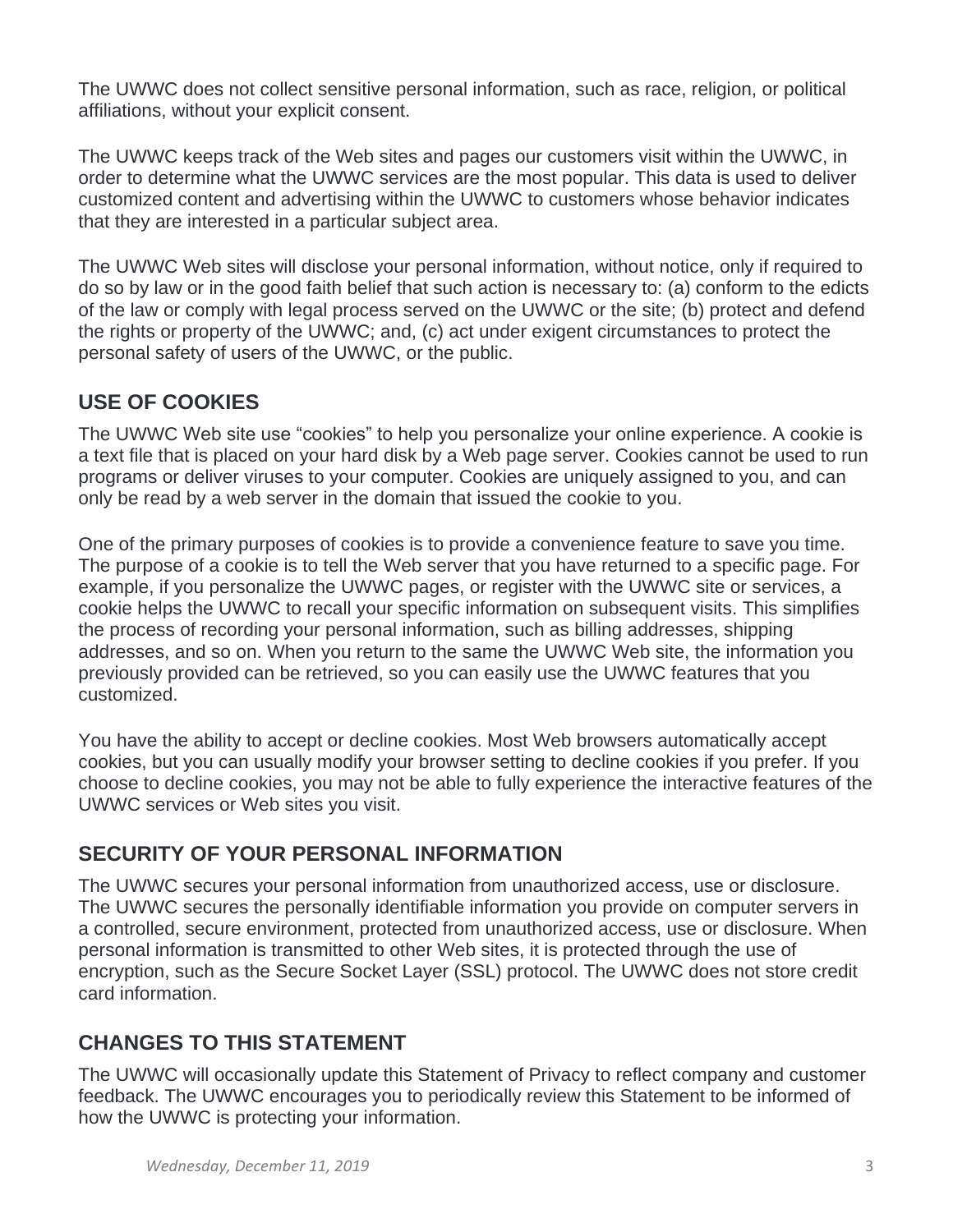#### **CONTACT INFORMATION**

The UWWC welcomes your comments regarding this Statement of Privacy. If you believe that the UWWC has not adhered to this Statement, please contact the UWWC at [privacy@uwwesternct.org.](mailto:privacy@uwwesternct.org) We will use commercially reasonable efforts to promptly determine and remedy the problem.

## **USE AND DISCLOSURE OF PERSONAL INFORMATION**

UWWC respects and values the trust you place in us when you give us your personal information and is committed to maintaining the confidentiality of our donors' personal information.

- We will not trade, share, or sell a donor's personal information, collected on the website or through any business activities, with anyone else.
- We will only share donor mailings on behalf of other organizations once the donor has given UWWC specific permission to do so.
- Donors may opt in to share testimonials with UWWC, which may be featured on UWWC's **[website](http://www.uwwesternct.org/)**, or other publications.
- Donor names may be featured in recognition lists with other donors at their associated giving level in UWWC publications such as the website or annual report. Upon making a donation to UWWC, the donor will be prompted to select their SPC anonymity preference, thus determining their preference to be featured in such publications and if the same information is release to non-profit agencies that their pledges have been designated to.
- We will collect payment information, billing address, and other information necessary to process a donation or event registration.
- We will use your information to comply with the law or in the good faith belief that such action is necessary to conform to the requirements of the law or comply with legal process served on us, protect and defend our rights, or act in urgent circumstances to protect the personal safety of others.
- We will use your personal information to protect against potential fraud. We may verify with third parties the information collected in the course of processing a gift, event registration or other donation. If you use a credit card, we may use card authorization and fraud screening services to verify that your card information and address match the information that you supplied to us, and that the card being used has not been reported lost or stolen.

Except as described in this Donor Privacy Policy or at the time we request the information, we do not otherwise disclose your personal information to any third parties. Further, UWWC will not sell or trade your personally identifiable information to any third parties.

### **INFORMATION ABOUT MINORS**

The Site is not intended for persons under the age of 16. We do not knowingly collect Personal Information online from persons in this age group. We reserve the right to delete any information identified as having been provided by such persons at our discretion.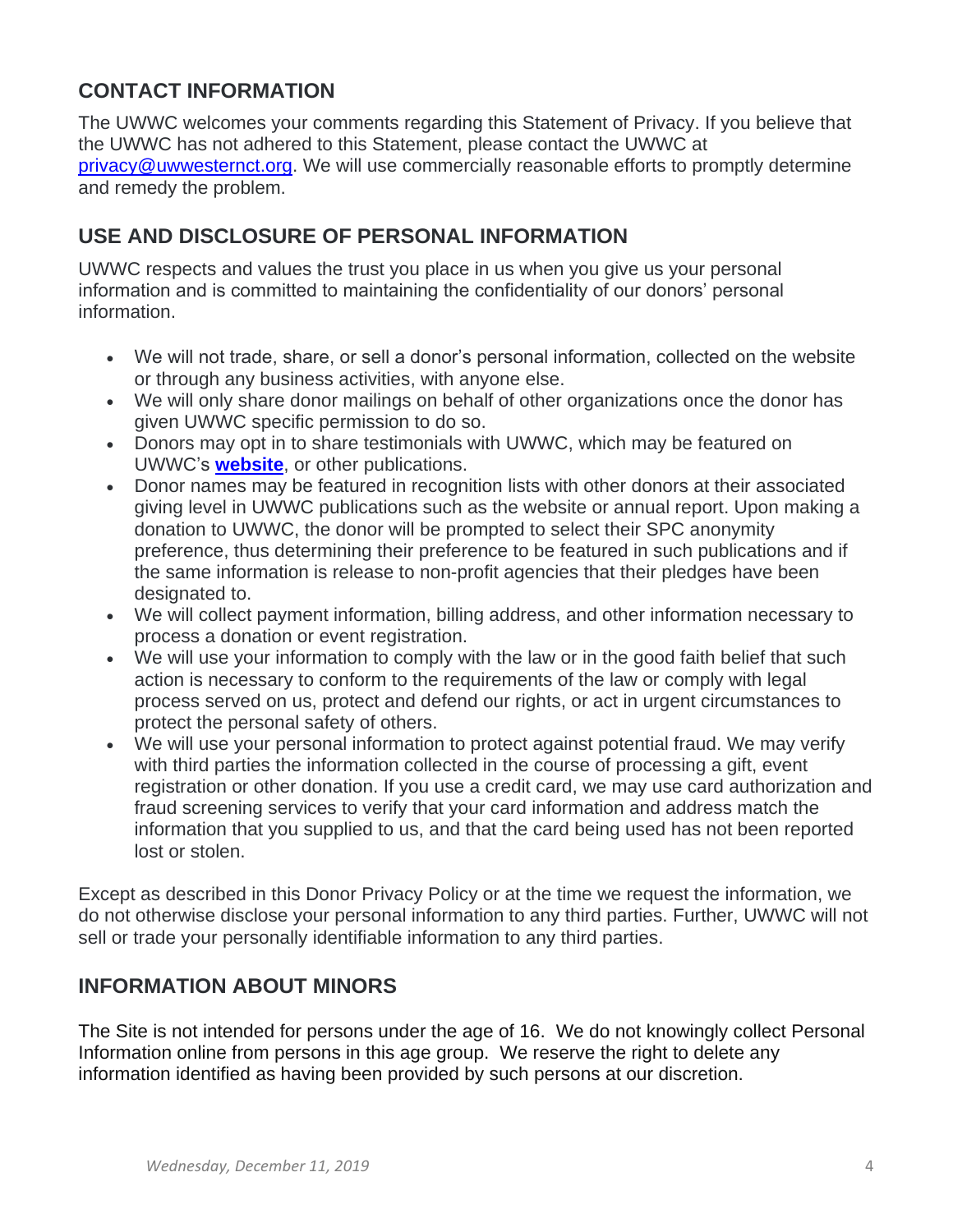# GOOGLE ANALYTICS

We use Google Analytics, which is provided by Google Inc. It uses cookies to collect, for example, information about the operating system and the browser that you use, your IP address, the website you previously accessed (referrer URL) and the date and time of your visit to the Websites. On subsequent repeated visits to the Websites, frequently used information is automatically displayed for you. We are able to track your usage patterns with the help of the cookies. The information generated by cookies about the use of the Websites is transmitted to a Google server, which may be located within or outside of, the United States, and stored there. Google will use this information to evaluate your use of the Websites. Google may transfer these rights to third parties insofar as it is required to do so by law or in order that data may be processed on Google's behalf. By accepting this policy, you consent to the processing of your data by Google. You can visit <https://www.google.com/analytics/learn/privacy.html> to learn more about Google Analytics' use of cookies

Our site currently does not respond to "Do Not Track" (DNT) signals and operates as described in this Privacy Statement whether or not a DNT signal is received, as there is no consistent industry standard for compliance.

### **LOCATION INFORMATION**

Any comment system on the Site may utilize an opt-in Geolocation service in accordance with a prevailing community standard such as HTML 5. Such Geolocation opt-in ability is managed by the user's browser settings. If a user chooses to opt-in to the Geolocation service, the user's comments may be associated with the user's location, both internally within UWWC and publicly on the Sites.

### **LINKS TO THIRD PARTY SITES**

The Site may contain links to other Web sites for the convenience of users in locating information, products, or services that may be of interest. If you access a third-party website from a link on this Site, any information you disclose on that website is not subject to this Privacy Statement. It is possible that these links may be used by third parties or others to collect personal or other information about you. UWWC is not responsible for the privacy practices of such websites, advertisers, or third parties or the content of such websites and it is your sole obligation to review and understand the privacy practices and policies of these other websites. UWWC does not control these third parties' use of cookies, collection of information, or how they manage such information. It is solely your obligation to review and understand the privacy practices and policies of these other websites, advertisers and any third parties.

### **UWWC SITE USAGE INFORMATION**

Information (e.g., log files, cookies, Internet tags, web beacons, etc.) we collect from you through your use of the Site will be used to (a) monitor the operation, technical functions and quality of the Site, (b) compile general statistics regarding use of the Site, and (c) analyze demographic information about the Site's users. We may also use such information for research or improvements of the Site and the services we offer you. This data is also used by UWWC to deliver customized content and advertising to you when your use of the internet indicates that you are interested in a particular subject area.